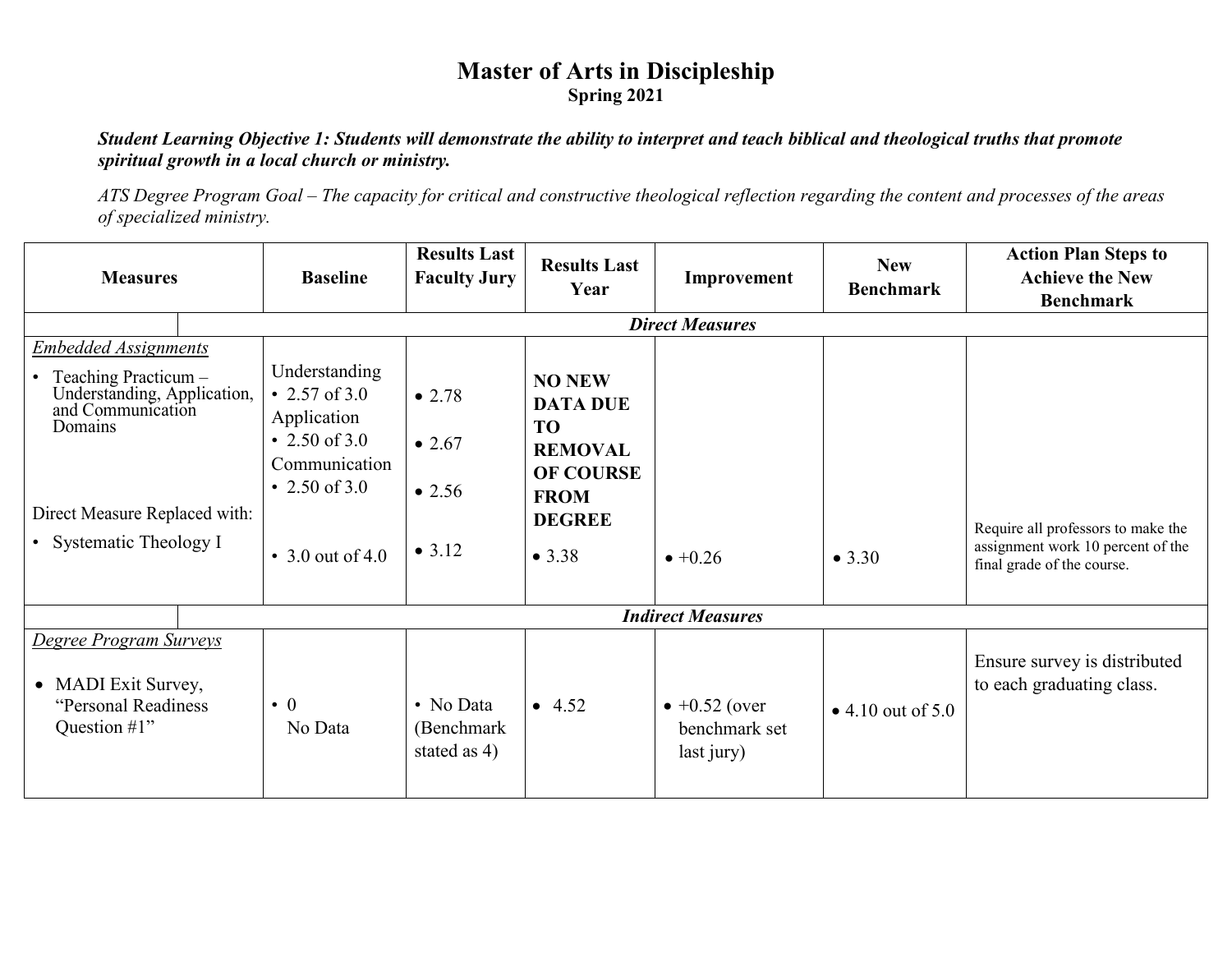## *Student Learning Objective 2: Students will be able to create and lead a comprehensive discipleship strategy and spiritual growth process for a church ministry.*

| <b>Measures</b>                                                                                                                           |  | <b>Baseline</b>                                                                                                                             | <b>Results Last</b><br><b>Faculty Jury</b> | <b>Results Last</b><br>Year | Improvement                                                                                                   | <b>New</b><br><b>Benchmark</b>                                    | <b>Action Plan Steps to Achieve</b><br>the New Benchmark                    |  |  |
|-------------------------------------------------------------------------------------------------------------------------------------------|--|---------------------------------------------------------------------------------------------------------------------------------------------|--------------------------------------------|-----------------------------|---------------------------------------------------------------------------------------------------------------|-------------------------------------------------------------------|-----------------------------------------------------------------------------|--|--|
|                                                                                                                                           |  | <b>Direct Measures</b>                                                                                                                      |                                            |                             |                                                                                                               |                                                                   |                                                                             |  |  |
| <b>Embedded Assignments</b><br>Lifespan Discipleship<br>(Strategic Discipleship)<br>Plan) - Application Domain<br>$(Fall2019 - Fal12020)$ |  | • 2.53 of 3.0<br>• 3.37 of 4.0<br>*Baseline<br>converted to a 4<br>point scale<br>based on<br>percentage of<br>baseline in 3<br>point scale | • 2.70 of 3.0<br>*Average of<br>Averages   | • 3.70 of 4.0               | $\bullet +2.50\%$<br>*Improvement<br>shown in<br>percentage<br>moving from a 3<br>point to a 4 point<br>scale | • 3.45 of 4.0                                                     | Add a peer review component of the<br>assignment prior to final submission. |  |  |
| <b>Indirect Measures</b>                                                                                                                  |  |                                                                                                                                             |                                            |                             |                                                                                                               |                                                                   |                                                                             |  |  |
| Degree Program Surveys                                                                                                                    |  |                                                                                                                                             |                                            |                             |                                                                                                               |                                                                   |                                                                             |  |  |
| • MADI Exit Survey,<br>"Personal Readiness<br>Question #2"                                                                                |  | $\bullet$ 0<br>No Data                                                                                                                      | • No Data<br>(Benchmark)<br>stated as 4)   | $-4.72$                     | $\bullet +0.72$ (over<br>benchmark set<br>by last jury)                                                       | $\bullet$ 4.10 (small<br>increase due<br>to small<br>sample size) | Ensure survey is distributed to<br>each graduating class.                   |  |  |

*ATS Degree Program Goal – Sill in the design, implementation, and assessment of ministry in these specialized areas.*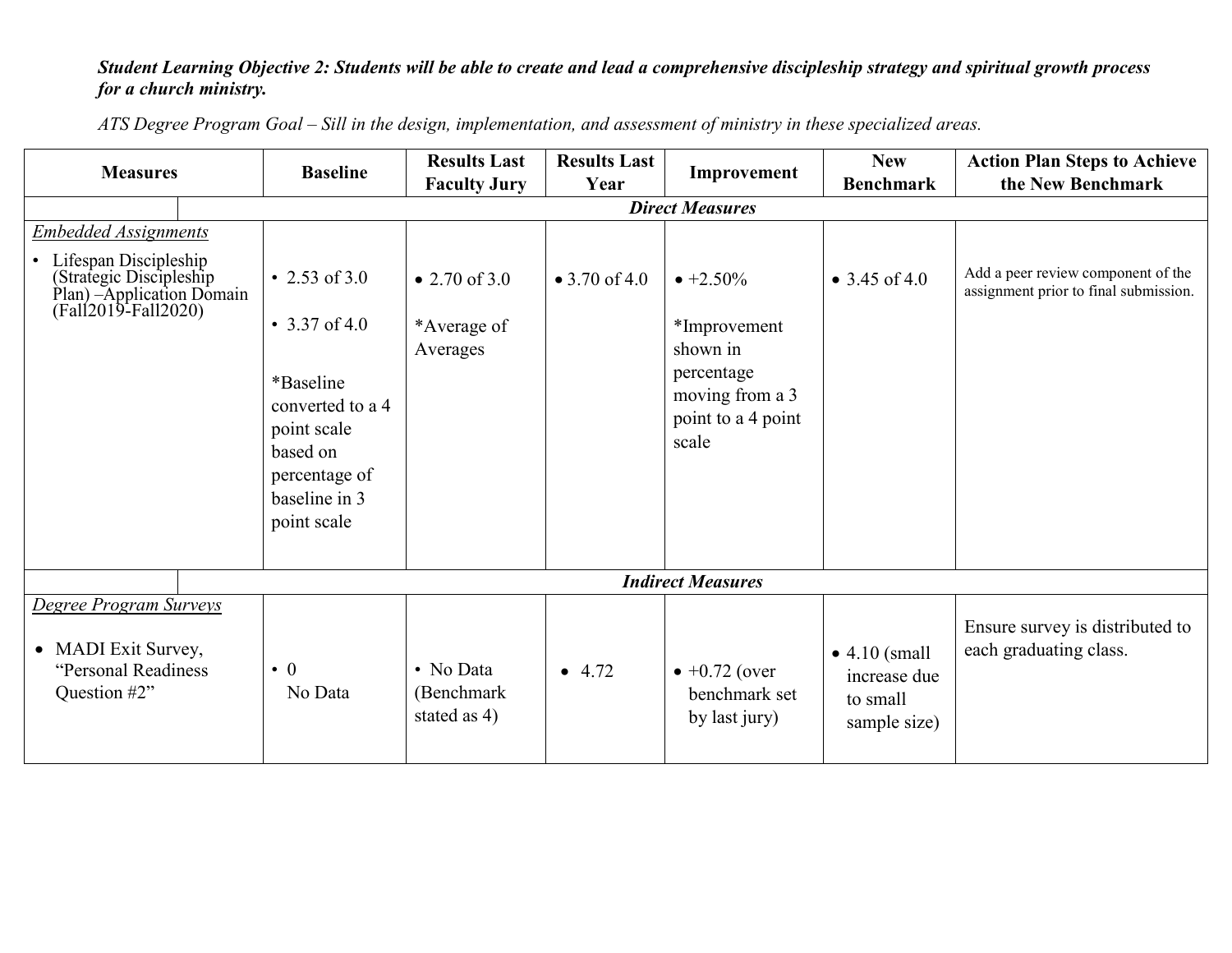## *Student Learning Objective 3: Students will demonstrate knowledge and understanding of disciple-making principles, processes, and strategies in and through churches and its ministries.*

|                                                                                                                                                              |                                                                                                                                                                                                                                                     | <b>Results Last</b>                                       | <b>Results</b>                       |                                                                                                                                  | <b>New</b>                   | <b>Action Plan Steps to Achieve</b>                                         |  |  |  |
|--------------------------------------------------------------------------------------------------------------------------------------------------------------|-----------------------------------------------------------------------------------------------------------------------------------------------------------------------------------------------------------------------------------------------------|-----------------------------------------------------------|--------------------------------------|----------------------------------------------------------------------------------------------------------------------------------|------------------------------|-----------------------------------------------------------------------------|--|--|--|
| <b>Measures</b>                                                                                                                                              | <b>Baseline</b>                                                                                                                                                                                                                                     | <b>Faculty Jury</b>                                       | <b>Last Year</b>                     | Improvement                                                                                                                      | <b>Benchmark</b>             | the New Benchmark                                                           |  |  |  |
| <b>Direct Measures</b>                                                                                                                                       |                                                                                                                                                                                                                                                     |                                                           |                                      |                                                                                                                                  |                              |                                                                             |  |  |  |
| <b>Embedded Assignments</b><br>Lifespan Discipleship<br>(Strategic Discipleship)<br>Plan) –Understanding and<br>Communication Domains<br>(Fall2019-Fall2020) | Understanding<br>• 2.53 of 3.0<br>Communication<br>• 2.65 of 3.0<br>Understanding<br>• $3.37$ of 4.0<br>Communication<br>• 3.53 of 4.0<br>*Baseline<br>converted to a 4<br>point scale<br>based on<br>percentage of<br>baseline in 3<br>point scale | • 2.30 of 3.0<br>• 2.56 of 3.0<br>*Average of<br>Averages | • 4.0 of 4.0<br>$\bullet$ 3.7 of 4.0 | $\bullet +23.40\%$<br>$\bullet +7.20\%$<br>*Improvement<br>shown in<br>percentage moving<br>from a 3 point to a<br>4 point scale | • 3.5 of 4.0<br>• 3.6 of 4.0 | Add a peer review component of the<br>assignment prior to final submission. |  |  |  |
|                                                                                                                                                              |                                                                                                                                                                                                                                                     |                                                           |                                      |                                                                                                                                  |                              |                                                                             |  |  |  |

*ATS Degree Program Goal – An understanding of the various disciplines that undergird the area of specialized ministry.*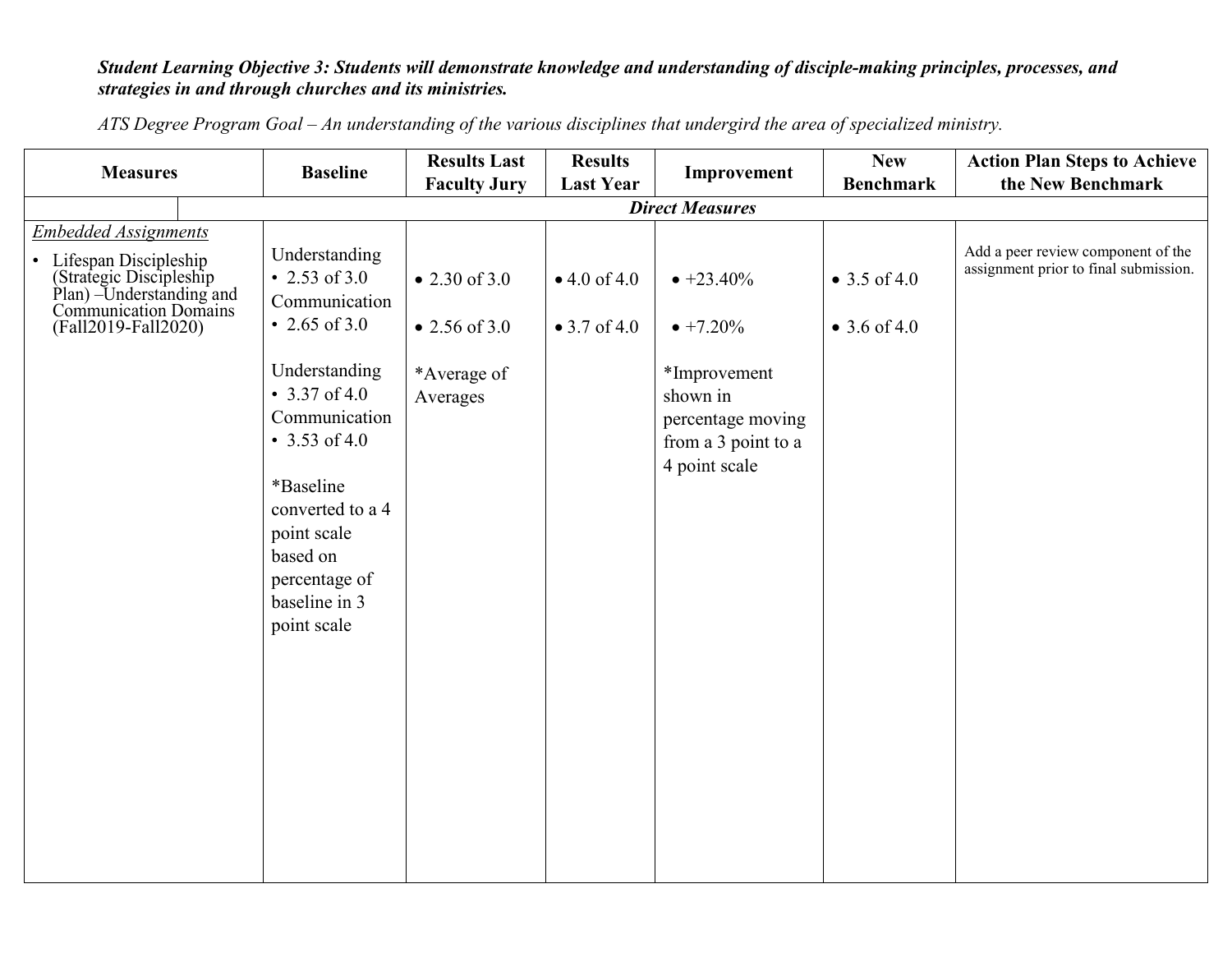|                                                                                                                                 | <b>Indirect Measures</b> |                                         |        |                                                         |                                                                   |                                                           |  |  |
|---------------------------------------------------------------------------------------------------------------------------------|--------------------------|-----------------------------------------|--------|---------------------------------------------------------|-------------------------------------------------------------------|-----------------------------------------------------------|--|--|
| • Personal Disciplemaking:<br><b>Reflection Paper</b><br>(Remove this indirect)<br>measure to be consistent<br>with other SLOs) | • No Data                | • No Data                               |        |                                                         |                                                                   |                                                           |  |  |
| • MADI Exit Survey,<br>"Personal Readiness"<br>Question $#3"$                                                                   | $\bullet$ 0<br>No Data   | • No Data<br>(Benchmark<br>stated as 4) | • 4.52 | $\bullet +0.52$ (over<br>benchmark set by<br>last jury) | $\bullet$ 4.10 (small<br>increase due<br>to small<br>sample size) | Ensure survey is distributed to<br>each graduating class. |  |  |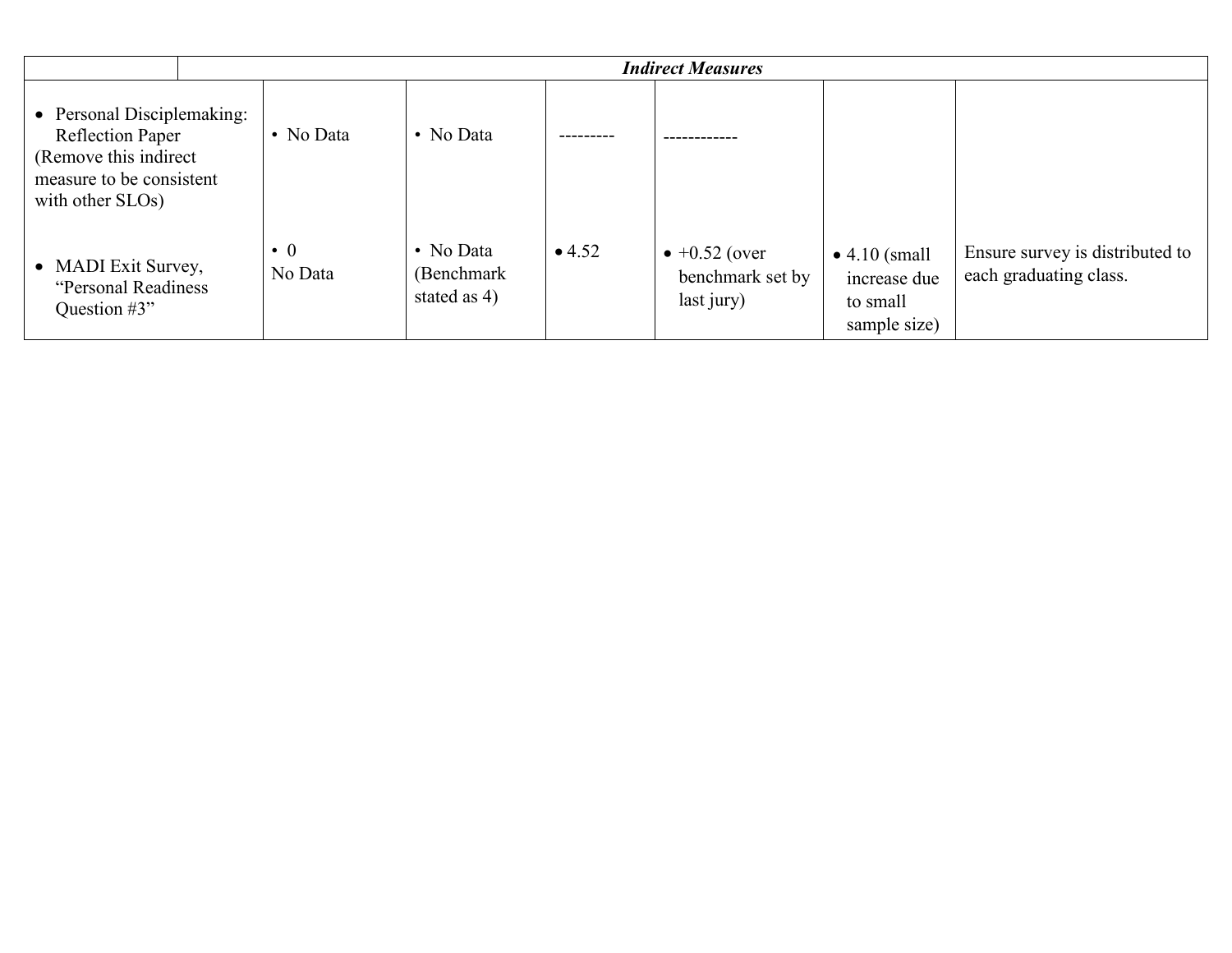#### *Student Learning Objective 4: Students will demonstrate growth personal and spiritual maturity.*

**Measures** Baseline **Results Last Faculty Jury Results Last Year Improvement New Benchmark Action Plan Steps to Achieve the New Benchmark** *Direct Measures Embedded Assignments* • Introduction to Spiritual Formation (Fall 2020-Summer 2020) Under. • 3.75 of 5.0 App. • 3.75 of 5.0 Comm. • 3.75 of 5.0 • 2.44 of 3.0 • 2.57 of  $3.0$ • 2.56 of 3.0 \*Average of Averages Summer/Spring20 • 4.77 of 5.0  $• 4.61 of 5.0$ • 3.44 of  $5.0$ Fall20 • 4.41 of 5.0  $• 4.64 of 5.0$  $\bullet$  4.17 of 5.0  $•+14.10%$  $•+6.60\%$  $\bullet$ -16.80%  $•+6.90\%$  $\bullet +7.20\%$  $\bullet$  -2.20% \*Improvement shown in percentage moving from a 3 point to a 5 point scale Under.  $• 4.65 of 5.0$ App.  $\bullet$  4.60 of 5.0 Comm.  $• 3.80 of 5.0$ May be addresses/changed as a part of the curriculum revision. Make rubric available to students earlier in the semester so that they know/understand the expectation and what they are being assessed on.

*ATS Degree Program Goal – Growth in personal and spiritual maturity.*